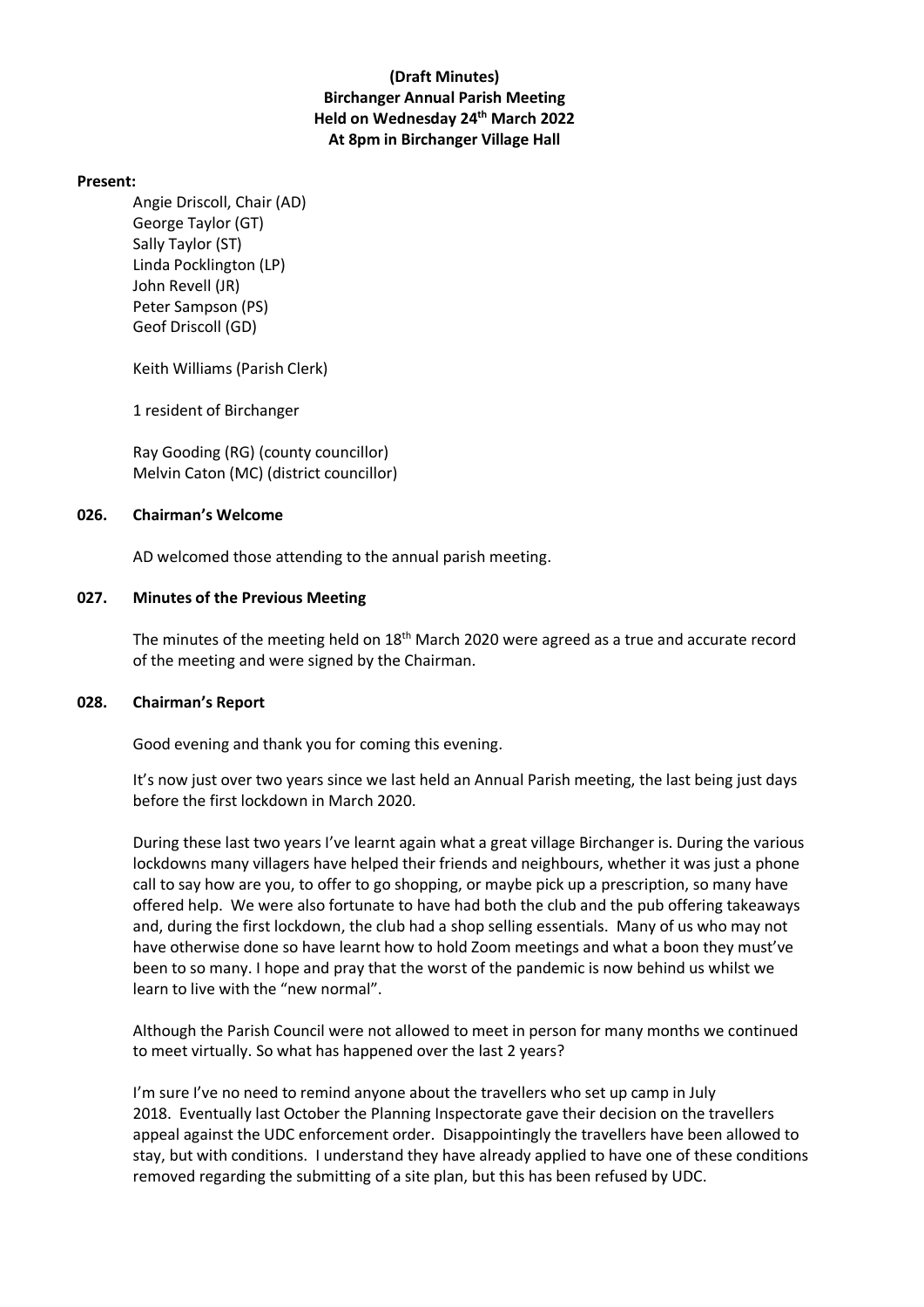Again in 2018 Highways planned to remove the roundabout on the A120 at the top of Birchanger Lane and expected all vehicles leaving Birchanger to go around J8 to get to Dunmow Road and into Bishops Stortford. This plan was abandoned following protests led by BIrchanger Parish Council and we were told that a separate lane would be created, controlled by traffic lights, to allow vehicles to directly access Dunmow Road. This plan was changed again but the first we all knew about it was when a letter was delivered at the end of December. The letter was very unclear as this separate lane had disappeared from the plan. However, it now seems that whilst there won't be a separate lane we will still be able to access Dunmow Road via a traffic light controlled crossing, without circumnavigating J8. Work has already started. Birchanger Lane was due to be closed for 90 days from the end of March. However, our County Councillor, Ray Gooding, and I met with the contractors on February 25 to discuss these works and it transpired that the lane will not now be closed until sometime in May. The purpose of the closure is to stop rat running through the village. We were also told that two lanes would be kept open on the A120 whilst work was taking place to enable traffic flow. We were also promised better communication from the contractors but so far I've had no communication from them.

In 2019 a traffic survey was carried out on the Lane and, whilst we'd didn't meet the criteria for a speed limit of 20 mph, it was, eventually, agreed that we could have what are commonly known as wig wags (flashing lights) installed on the lane before the hall, where many children enter and exit the school and opposite the club field, if we were prepared to pay £10,000. Given the number of speeding cars that travel along the lane and the danger they impose particularly around school drop off and pick up times, the Parish Council agreed and paid up last May. It has taken until February this year, in fact just 4 weeks ago, for these signs to be installed. Unfortunately, the one near the hall is in the wrong place. Obviously I've informed Highways of this and am waiting for it to be moved. I cannot emphasis enough how difficult it is to deal with Essex Highways. Their delay in responding, in fact communicating at all, whether it's regarding something like installing equipment or clearing a footpath is legendary! I understand that the new Chief Executive of Uttlesford District Council has had meetings with Essex Highways and we can only hope that this unacceptable situation will improve. I am also due to meet Cllr Lee Scott, who is ECC Cabinet member for Highways, in a couple of weeks to discuss the various issues we have.

I'm sure that you are also aware that Stansted Airport unfortunately won the judicial review and are now able to increase passenger numbers. Brian Ross will be updating us on Stansted Airport Watch later in this meeting.

Uttlesford District Council are preparing a new Local Plan. As part of this some months ago there was a call for sites. 319 sites around Uttlesford were put forward, mostly in the south of the district, and, in fact, if the sites around Birchanger were accepted the village would be completely surrounded by new housing. Fortunately we are surrounded by green belt and have been assured that there are no exceptional circumstances, which would need to be proved to build on the green belt, so the threat has so far been removed. However, the planning group within the Parish Council spent many hours drawing up reasons why these sites are not suitable so I must thank those who helped me, Cllr Sally Taylor and Elizabeth Godwin.

Another planning issue has been the barn along the sand track. Firstly, the owner wanted to convert it into 2 houses under permitted development rules. The information given in the application was inaccurate but UDC agreed the development could go ahead. This decision this was subsequently quashed by the high court. However, another application has now been made to use the barn for industrial purposes, again giving inaccurate information. A decision has not yet been made but on this, as with the previous application, the Parish Council, Harrison's residents association and many other have strongly objected.

Each year we ask those at the annual parish meeting to vote on these last two issues, Stansted expansion and protecting the green belt, and we will be doing this again at the end of this meeting.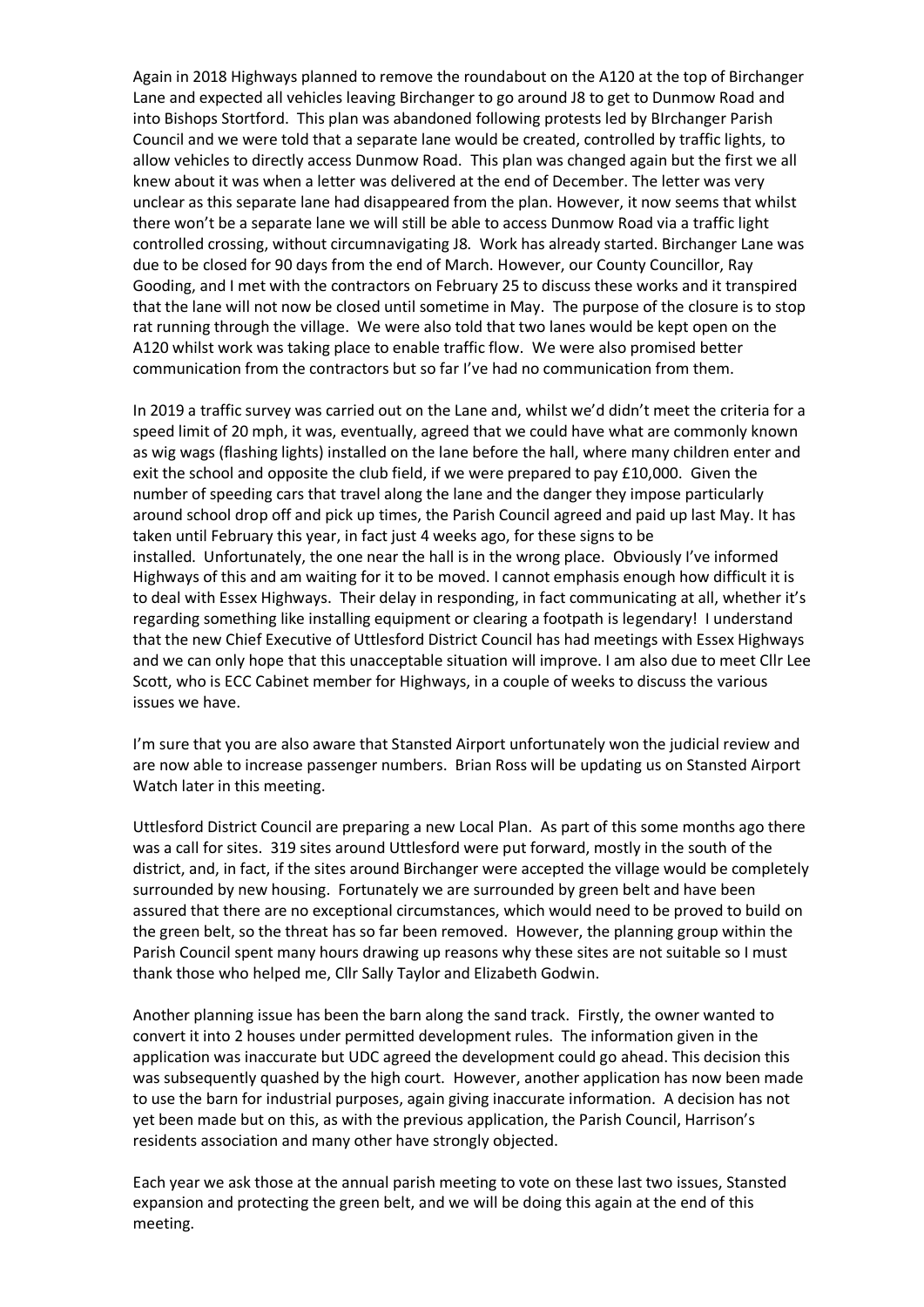We have all now received this years council tax bill and inevitably it has risen again. The Parish Council precept is collected with the council tax. The Parish Council budget for the year 2022/23 was £22,597. However, as we have sufficient funds, and for the third successive year, we were able to cut our precept. On this occasion to £15,000, a cut of about a third.

Many celebrations over the last two years, both big and small, have had to be cancelled but I'm very pleased that so far the Queen's Platinum Jubilee celebration will be going ahead in June. As part of this the Parish Council have been asked to light a beacon on Thursday, June 2 and, once again, the club are allowing this event to take place in their grounds. The Parish Council is working with the club and there will be 4 days of events to which everyone is welcome.

Thank you for listening, but before I end I must thank our Clerk and Councillors for all the time they freely give and for the support I receive from them all.

## **029. Essex County Council Update from County Councillor Ray Gooding**

- Essex has set a 4  $1/2$ % increase in council tax.
- £834m is collected annually, of which £670m is allocated for adult social care. This supports 17000 people. Of the 17000 people, 43% have learning difficulties.
- In addition there are children's services. Children over 16 in foster homes can choose to leave their foster home. ECC then has to find them suitable accommodation.
- Domestic violence incidents have escalated over the past twelve months. 30% of the victims are men. 5% of the perpetrators are children committing violence on parents.
- For the A120 roundabout, the first time this was cancelled as it was over budget and ECC decided not to proceed. The latest operation is within budget and is therefore proceeding.

### **030. Airport Update by Brian Ross**

- In March 2020 UDC had just refused MAG's request for expansion of Stansted Airport. MAG appealed but left this appeal to the last moment leaving little time for UDC and SSE (SAW) to prepare their responses.
- UDC planning officers decided not to pursue all their original bases for opposition. In the event the appeal application was approved.
- MAG had stated that there would be little impact on traffic. They later admitted that they had underestimated the impact by 40%.
- It will likely take some considerable time for passenger numbers to return to pre-covid levels. Significant growth to 43m is not likely to happen any time soon.
- MAG want to remove the current limit on night flights.
- Cargo flight numbers have remained steady. Many of the flights are at night and utilise older, noisier aircraft.
- MAG has applied for funding from the UK government. A major shareholder in MAG is a company registered in the Cayman Islands.

### **031. Resolutions**

# **1) This meeting rejects any expansion to Stansted Airport and proposals in any form relating to a second runway.**

The resolution above was passed unanimously.

**2) This meeting rejects any further coalescence with neighbouring towns and villages and will endeavour to protect the remaining Green Belt surrounding the village.**